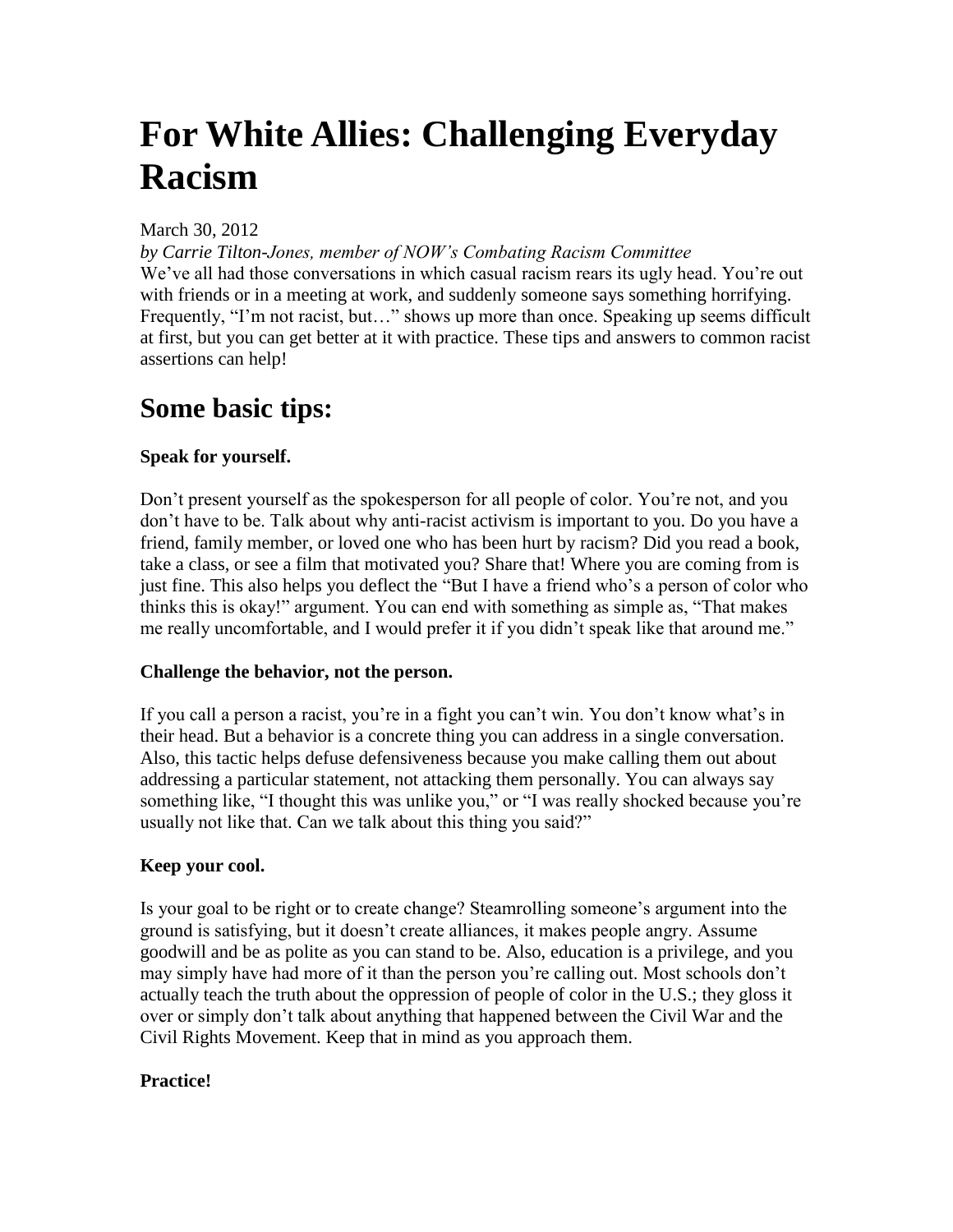If you know you're going to see racist Uncle Joe at Thanksgiving, or you have a meeting scheduled that includes a colleague who likes to tell racist jokes, practice asserting your opinions beforehand. Get a friend to help you, talk to your cat or dog, or talk to the mirror. You might feel silly, but it really will help.

### **Keep your expectations reasonable.**

No matter how brilliantly you argue, you will probably not change someone's entire worldview in one conversation – or even in 10 of them. That's okay. Small steps count. If you get a response like, "Huh, I never thought of it that way," that's progress.

### **Write it down.**

If you don't feel comfortable speaking up in public, or you feel it's not appropriate to call out racism in a particular situation, try speaking to them one-on-one or writing them an email or letter. This may take the pressure off you. But it would be great if you could work up to speaking out in public to send the message to everyone around you that racism is not acceptable. It's not as hard as you think!

### **Take care of yourself.**

Notice your limits and respect them. This is hard work! It's okay to end a conversation if you get tired or feel like it's not accomplishing anything.

### **Check your company policy.**

If you run into racism at work, talk to your Human Resources department about the company policy on hate speech, harassment or racism. Anything other than a small business should have a policy and procedure in place for dealing with these issues. HR can help you figure out how to deal with the situation appropriately.

## **Some common racist statements and suggested responses**

### *Slavery was over 150 years ago! What are they still complaining about?*

Slavery didn't just disappear. It was replaced with Jim Crow laws that mandated racial segregation in housing, schools, public buildings, bathrooms. basically every aspect of social life. And separate was nowhere near equal. These laws also prevented blacks from voting — which meant that black folks had very little institutional power to try to change these laws. Racial attitudes also did not change overnight. Violence against black people was commonplace and whites deliberately used it to keep blacks "in their place." Lynching — white mobs executing black people, typically black men — was common up through the 1930s. More than 3,000 black people were murdered in this way between 1880 and 1968. That's just the ones that were documented — and you heard right, the last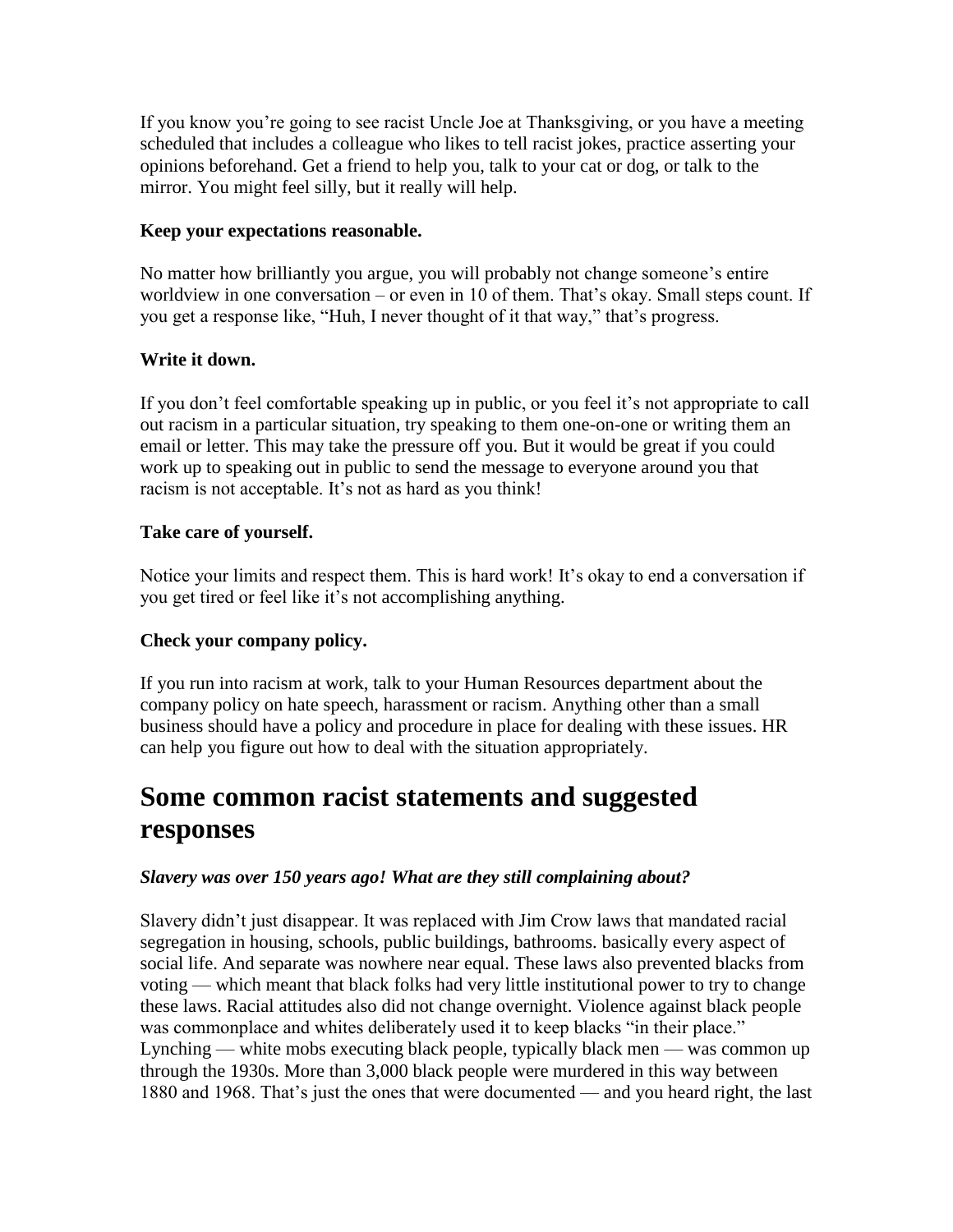one was in 1968. This was nothing less than a 100-year domestic terrorism campaign. If that environment of fear was how your grandparents and parents grew up, how would that impact how they raised you? How quickly would you get over that?

### *Okay, fine, things were bad until the '60s. But we changed all that! We had the Civil Rights Movement! Haven't we dealt with racism?*

No. While racism is less overt these days, it still exists. Again, attitudes have not changed overnight. For example, several studies have found that employers are less than half as likely to offer an interview to someone with a "black-sounding" name than a "whitesounding" one – even when their resumés are identical. The most recent study was done in Chicago and Boston in 2009. Those employers might be perfectly nice people who've never used a racial slur or said an overtly racist thing in their lives. But when they are less likely to interview people with the same qualifications based only on assumptions about the applicant's race, that's straight-up racism.

### *What's wrong with telling jokes like that? Stereotypes always have a grain of truth in them. That's why they're funny.*

Stereotypes are dehumanizing. They encourage us to treat people as one-dimensional rather than as unique individuals. Every time you tell a racist joke, you are reinforcing those stereotypes — the ones that are at the back of the minds of employers, police, politicians and others who have the power to make decisions that have huge impacts on the lives of real people. Stopping telling and laughing at those jokes — and letting others know that you think they are not okay — is an easy way that you can work for equality and promote positive relations between whites and people of color.

### *Oh, lighten up, it was just a joke.*

We don't have to spend the whole afternoon talking about this, but this issue is important to me, so I want to address it. Letting it go makes it seem like I think it's okay, and I don't.

### *Black people call each other the N-word. Why can't I use it?*

A lot of black folks never use that word. It's deeply hurtful to many people. And context matters! It sounds different coming from a white person. You know how it feels differently for you to complain about your partner, your parents, or your kids than when other people do it? It's not up to you to police what black people do. But it is up to you to choose not to hurt people unnecessarily with racial slurs.

### *What's wrong with calling someone an illegal or an illegal alien?*

Well, it sounds like you're questioning their right to exist! A person can't be illegal; an action can be. Reducing a complicated individual to one action — crossing into the U.S. without legal documentation — is reductive, and it isn't very nice. And calling someone